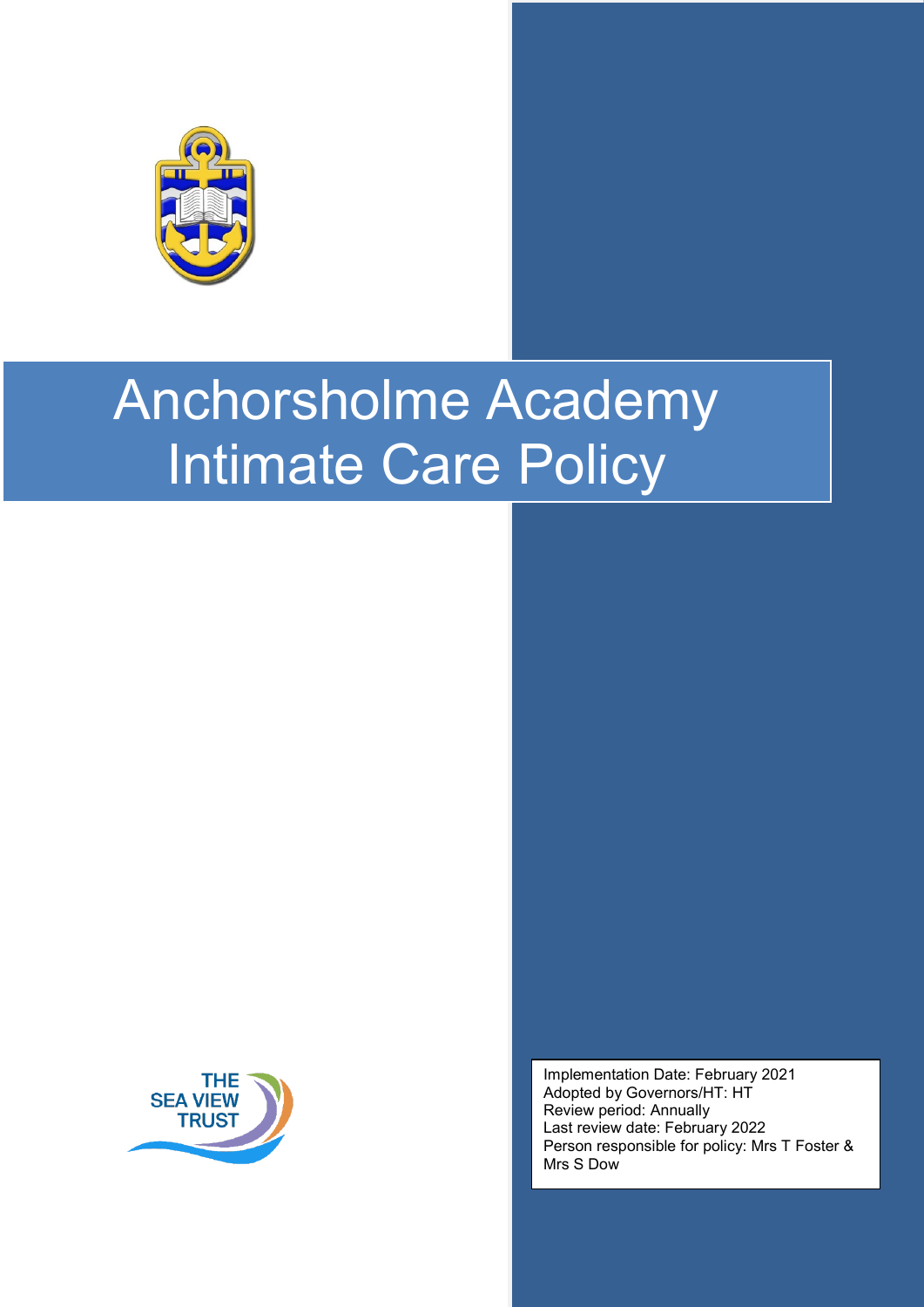#### **Statement of Intent**

Anchorsholme Academy takes the health and wellbeing of its pupils very seriously and aims to support pupils with physical disabilities and illnesses to enable them to have a full and rich academic life whilst at school.

Anchorsholme Academy recognises its duties and responsibilities in relation to the Equality Act 2010, which states that any pupil with an impairment affecting their ability to carry out normal day-to-day activities must not be discriminated against.

Pupils will always be treated with care and respect when intimate care is given, and no pupil will be left feeling embarrassed.

#### **Toilet Training**

This policy is written for the purpose of providing intimate care to children with physical disabilities and illnesses only. For all other pupils, parents and carers are responsible for ensuring their child is toilet trained before starting school, in line with the school's expectations. 'Toilet trained' is defined as a child who *'initiates going to the bathroom and can adjust clothing necessary to urinate or have a bowel movement. He or she is also selfsufficient when going to the toilet, pulling clothing up and down, wiping, flushing and washing/drying hands.'*

Parents whose children are not fully toilet trained must inform the school as soon as possible; a meeting will be convened prior to the child's start date to discuss the child's needs and any subsequent arrangements.

In the event that a child soils themselves, parents will be required to attend school urgently with a change of clothes and wipes. Our staff will treat any child who has a soiling incident with respect and dignity: EYFS and KS1 pupils will be assisted by staff to change out of dirty clothing following a soiling incident, but staff will not be responsible for 'wiping' them clean; KS2 pupils will be provided with a private room to change out of dirty clothing unassisted and will be responsible for 'wiping' themselves clean. If parents are persistently unreachable following a soiling incident, a further meeting will be arranged and the school may need to access further services such as the School Nursing Team and Social Services.

The school will always inform parents if a child has soiled themselves, either in person at the end of the day or via a phone call.

#### **1. Legal Framework**

- 1.1. This policy has due regard to relevant legislation and guidance, including, but not limited to, the following:
	- Children and Families Act 2014
	- Education Act 2011
	- Health Act 2006
	- Equality Act 2010
	- DfE (2020) 'Keeping Children Safe in Education'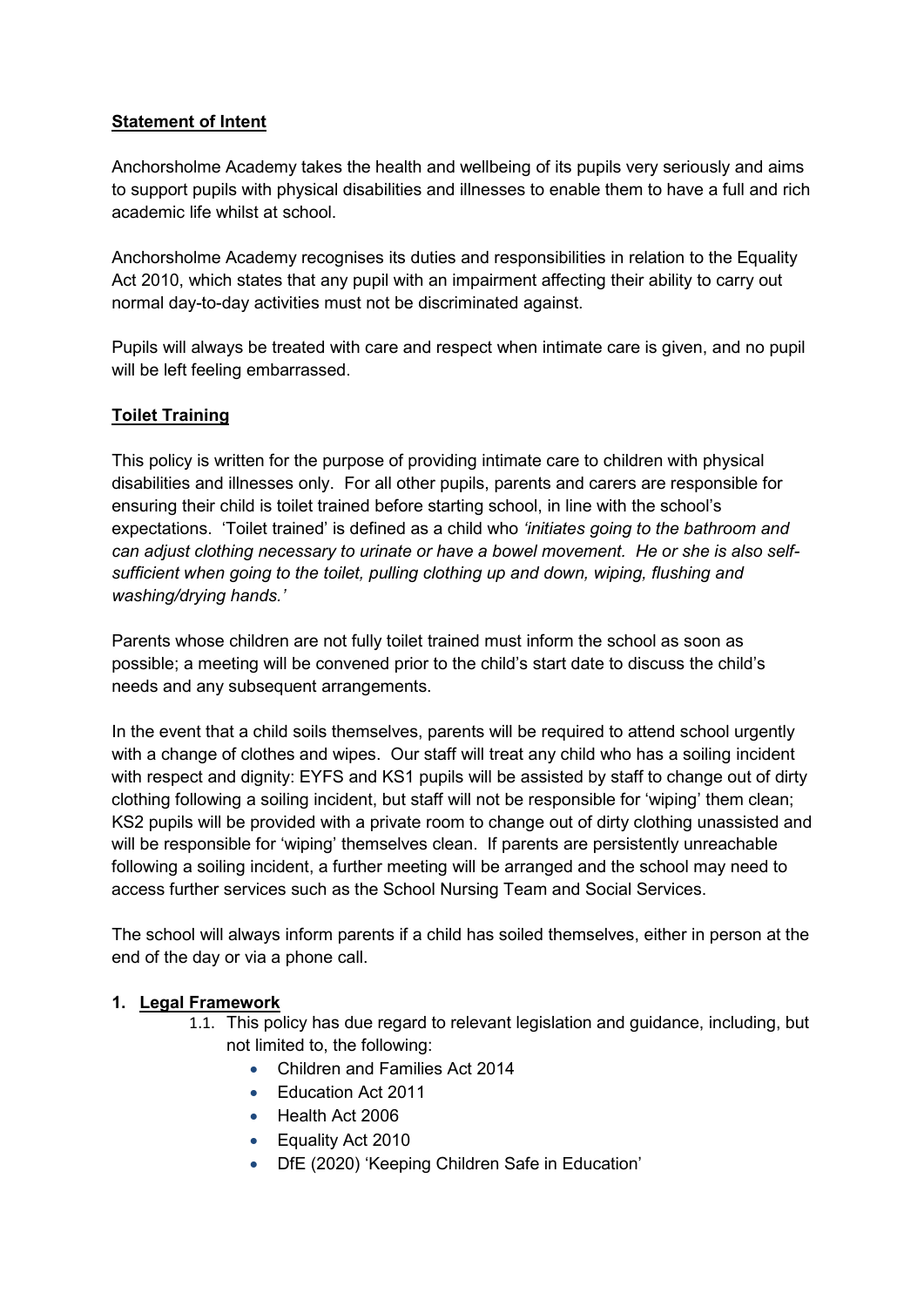- 1.2. This policy will be implemented in conjunction with the school's:
	- Health and Safety Policy
	- Medical and First Aid Policy
	- Safeguarding and Child Protection Policy
	- Staff Code of Conduct
	- Whistleblowing Policy

## **2. Definitions**

- 2.1. For the purpose of this policy, intimate care is defined as any care which may involve the following:
	- Washing
	- Touching
	- Carrying out an invasive procedure
	- Changing a child who has soiled themselves
	- Providing oral care
	- Feeding
	- Assisting in toilet issues
	- Providing comfort to an upset or distressed pupil
- 2.2. Intimate care tasks are associated with bodily functions, body products and personal hygiene that demand direct or indirect contact with, or exposure of, the genitals.
- 2.3. Examples of intimate care include support with dressing and undressing (underwear); changing incontinence pads, nappies or medical bags such as colostomy bags; menstrual hygiene; helping someone use the toilet; washing intimate parts of the body.
- 2.4. Pupils may be unable to meet their own care needs for a variety of reasons and will require regular support.

#### **3. Health and Safety**

- 3.1. The Health and Safety Policy lays out specific requirements for cleaning and hygiene, including how to deal with spillages, vomit and other bodily fluids.
- 3.2. Any member of staff that is required to assist a pupil with changing a medical bag will be trained to do so and will carry out the procedure.
- 3.3. Staff will wear disposable aprons and gloves while assisting a pupil in the toilet or while changing a nappy, incontinence pad or medical bag.
- 3.4. Soiled nappies, incontinence pads and medical bags will be securely wrapped and disposed of appropriately.
- 3.5. Where only one pupil requires intimate care/toileting, nappies, incontinence pads and medical bags will be disposed of in an ordinary bin, as per health and safety guidelines.
- 3.6. The changing area or toilet will be left clean.
- 3.7. Hot water and soap will be available to wash hands.
- 3.8. Hand driers or paper towels will be available to dry hands.

#### **4. Staff and Facilities**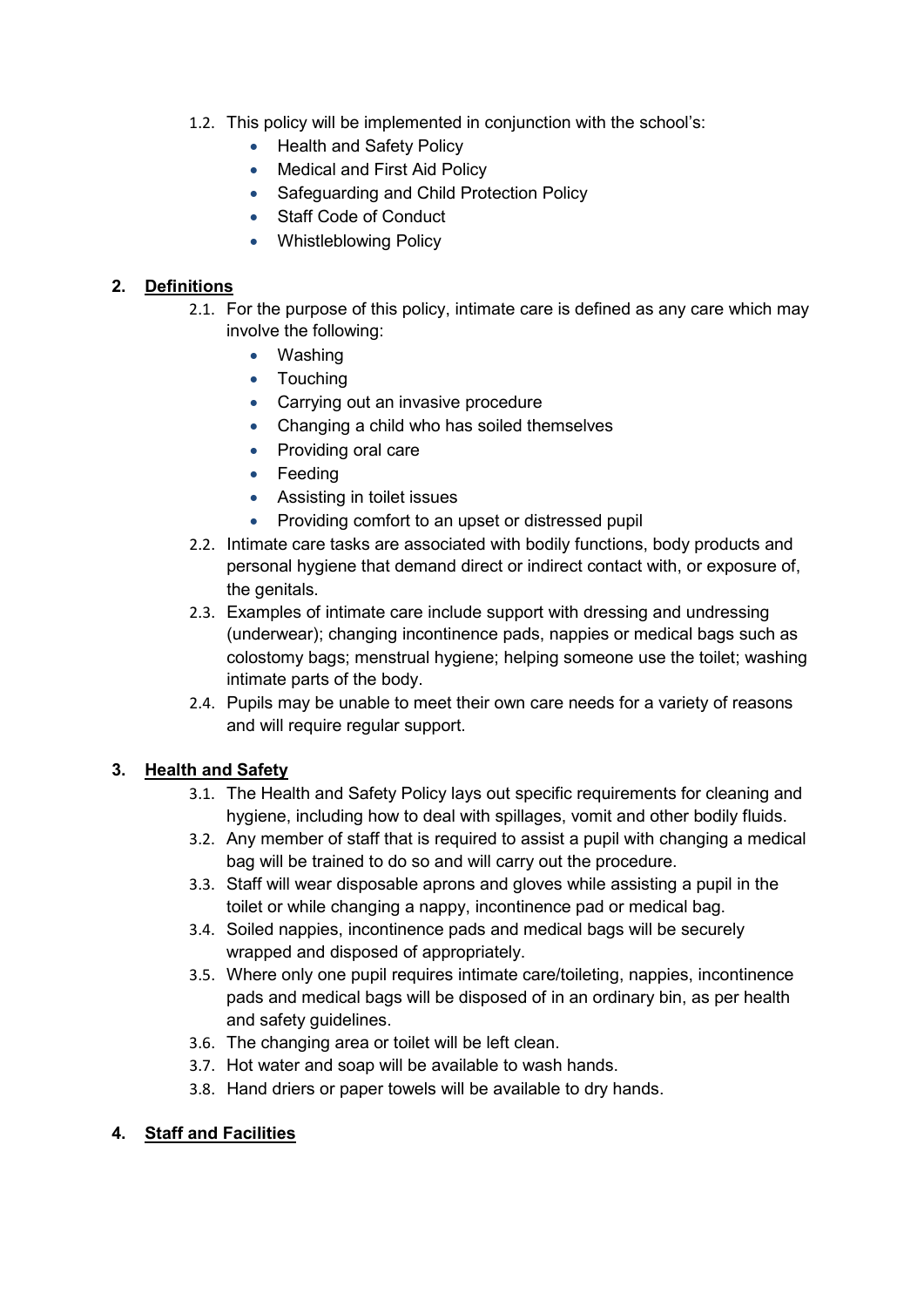- 4.1. Staff members who provide intimate care are trained to do so, and are fully aware of best practice. Suitable equipment and facilities will be provided to assist pupils who need special arrangements following assessment from a physiotherapist or occupational therapist. This may include the following:
	- Adjustable bed
	- Changing mat
	- Non-slip step
	- Cupboard
	- Adapted toilet seat or commode seat
	- Swivel mat
	- Disposable gloves/aprons
	- Nappies, pads and medical bags
	- Tissue rolls (for changing mat/cleansing)
	- Supply of hot water
	- Soap
	- Barrier creams
	- Antiseptic cleanser for staff
	- Antiseptic cleanser for the changing bed/mat
	- Clinical waste bag
	- Spillage kit
- 4.2. The school has one extended disabled toilet facility with room for a changing mat/changing area if required.
- 4.3. Mobile pupils will be changed while standing up.
- 4.4. Pupils who are not mobile will be changed on a purpose-built changing bed or changing mat on the floor.
- 4.5. Staff will be supported to adapt their practice in relation to the needs of individual pupils, taking into account developmental changes such as the onset of puberty or menstruation.

#### **5. School Responsibilities**

- 5.1. Arrangements will be made with a multi-agency to discuss the personal care needs of any pupil prior to them attending the school.
- 5.2. Pupils who require intimate care will be involved in planning for their own healthcare needs wherever possible.
- 5.3. In liaison with the pupil and parents, an individual intimate care plan will be created to ensure that reasonable adjustments are made for any pupil with a health condition or disability.
- 5.4. Regular consultations will be arranged with all parents and pupils regarding toilet facilities.
- 5.5. The privacy and dignity of any pupil who requires intimate care will be respected at all times.
- 5.6. A qualified member of staff will change the pupil, or assist them in changing themselves if they become wet, or soil themselves. This will be done with the support of another member of staff.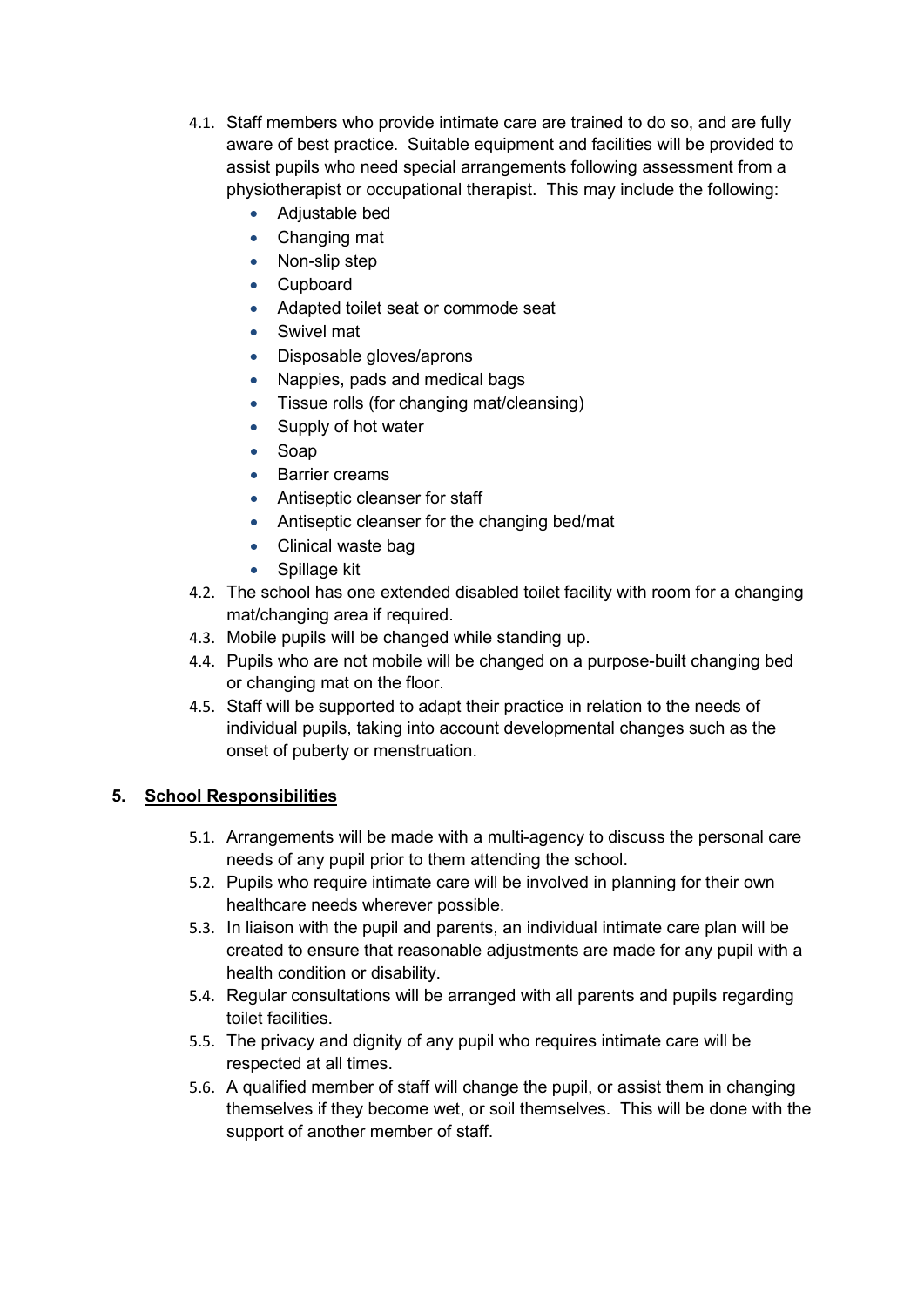- 5.7. Any pupil with wet or soiled clothing will be assisted in cleaning themselves and will be given spare clothing, nappies, pads, etc., as provided by the parents.
- 5.8. Members of staff will react to accidents in a calm and sympathetic manner.
- 5.9. Accurate records of times, staff and any other details of incidents of intimate care will be recorded on a ['Record of Intimate Care Intervention](#page-6-0) Sheet' (see appendix 1 or request from school office) and stored securely in each year group.
- 5.10. Arrangements will be made for how often the pupil should be routinely changed if the pupil is in school for a full day, and the pupil will be changed by a designated member of staff with support from another member of staff.
- 5.11. A minimum number of changes will be agreed.
- 5.12. The family's cultural practices will always be taken into account for cases of intimate care.
- 5.13. Where possible, only same-sex intimate care will be carried out.
- 5.14. Parents will be contacted if the pupil refuses to be changed, or becomes distressed during the process.
- 5.15. Excellent standards of hygiene will be maintained at all times when carrying out intimate care.

# **6. Parental Responsibilities**

- 6.1. Parents will change their child, or assist them in going to the toilet, at the latest possible time before coming to school.
- 6.2. Parents will provide spare nappies, incontinence pads, medical bags, wet wipes and a change of clothing in case of accidents.
- 6.3. A copy of this policy will be made available to parents to ensure that they understand the policies and procedures surrounding intimate care.
- 6.4. Parents will inform the school should their child have any marks/rashes.
- 6.5. Parents will come to an agreement with staff in determining how often their child will need to be changed, and who will do the changing.

#### **7. Safeguarding**

- 7.1. Intimate care is a regulated activity; therefore, only members of staff who have an enhanced DBS certificate with a barred list check are permitted to undertake intimate care duties.
- 7.2. Wherever possible, staff involved in intimate care will not be involved in the delivery of sex education to the pupils in their care as an extra safeguard to both staff and pupils involved.
- 7.3. Individual intimate care plans will be drawn up for pupils as appropriate to suit the circumstances of the pupil.
- 7.4. Each pupil's right to privacy will be respected. Careful consideration will be given to each pupil's situation to determine how many carers will need to be present when the pupil requires intimate care.
- 7.5. If any member of staff has concerns about physical changes to a pupil's presentation, such as marks or bruises, they will report the concerns to the DSL immediately.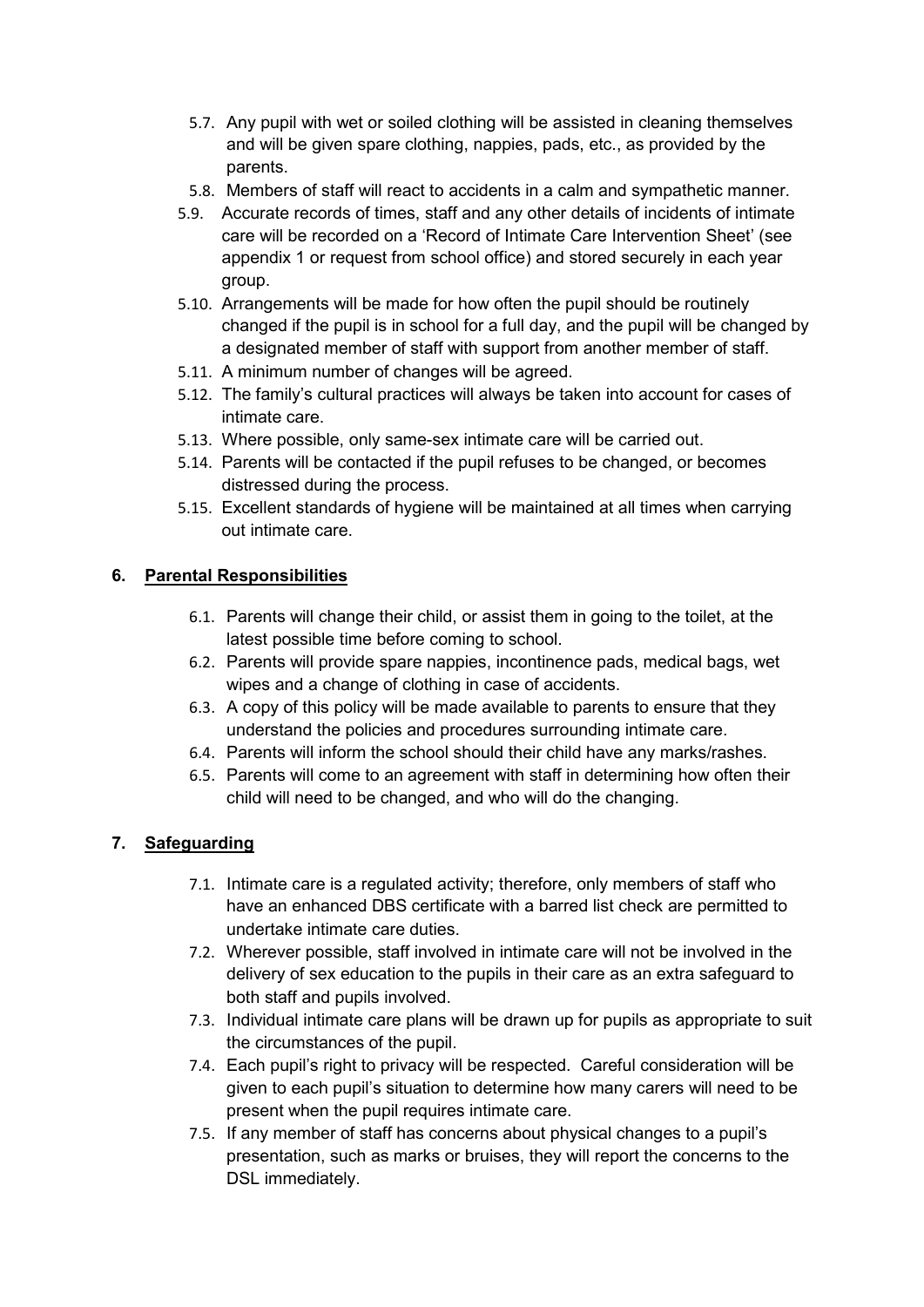7.6. Special consideration will be taken to ensure that bullying and teasing does not occur.

# **8. Swimming**

- 8.1. Pupils in Year 5 regularly participate in swimming lessons at Moor Park Swimming Baths. During these lessons, pupils are entitled to privacy when changing; however, some pupils will need to be supervised during changing.
- 8.2. Parental consent will be obtained before assisting any pupils in changing clothing before and after swimming lessons.
- 8.3. Details of any additional arrangements will be recorded in the pupil's individual intimate care plan.

# **9. Offsite Visits**

- 9.1. Before offsite visits, including residential trips, the pupil's individual intimate care plan will be amended to include procedures for intimate care whilst off the school premises.
- 9.2. Staff will apply all the procedures described in this policy during residential and off-site visits.
- 9.3. Meetings with pupils away from the school premises, where a chaperone is not present, will not be permitted, unless approval has been obtained by the Headteacher and a parent.
- 9.4. Verbal consent from a parent will be obtained and recorded prior to any offsite visit.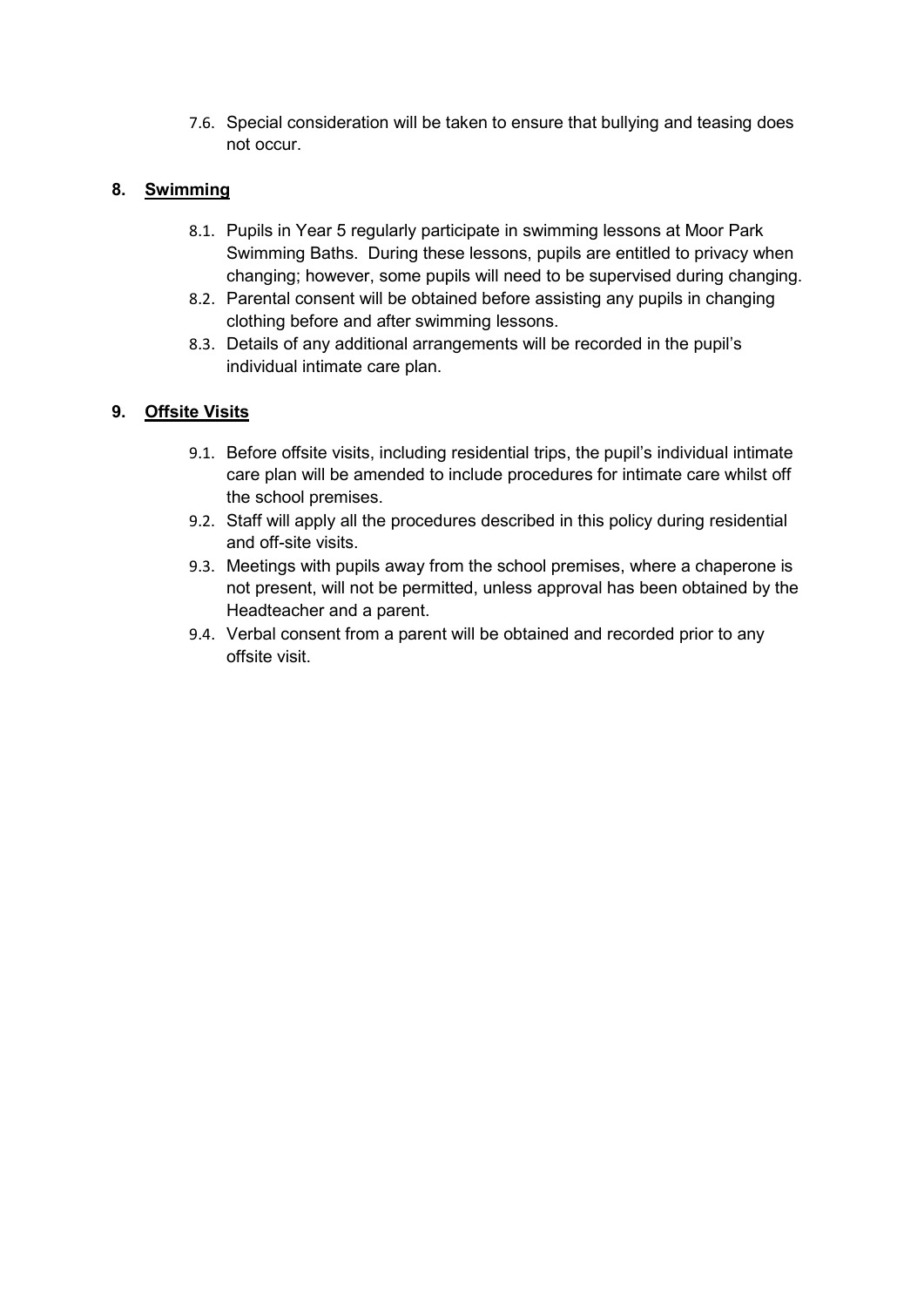# <span id="page-6-0"></span>**Appendix 1 Record of Intimate Care Intervention**

| Pupil's name:          |             |                  | Class/year group: |                        |                         |
|------------------------|-------------|------------------|-------------------|------------------------|-------------------------|
| Name of support staff: |             |                  |                   |                        |                         |
| Date:                  |             |                  | Review date:      |                        |                         |
| <b>Date</b>            | <b>Time</b> | <b>Procedure</b> |                   | <b>Staff signature</b> | <b>Second signature</b> |
|                        |             |                  |                   |                        |                         |
|                        |             |                  |                   |                        |                         |
|                        |             |                  |                   |                        |                         |
|                        |             |                  |                   |                        |                         |
|                        |             |                  |                   |                        |                         |
|                        |             |                  |                   |                        |                         |
|                        |             |                  |                   |                        |                         |
|                        |             |                  |                   |                        |                         |
|                        |             |                  |                   |                        |                         |
|                        |             |                  |                   |                        |                         |
|                        |             |                  |                   |                        |                         |
|                        |             |                  |                   |                        |                         |
|                        |             |                  |                   |                        |                         |
|                        |             |                  |                   |                        |                         |
|                        |             |                  |                   |                        |                         |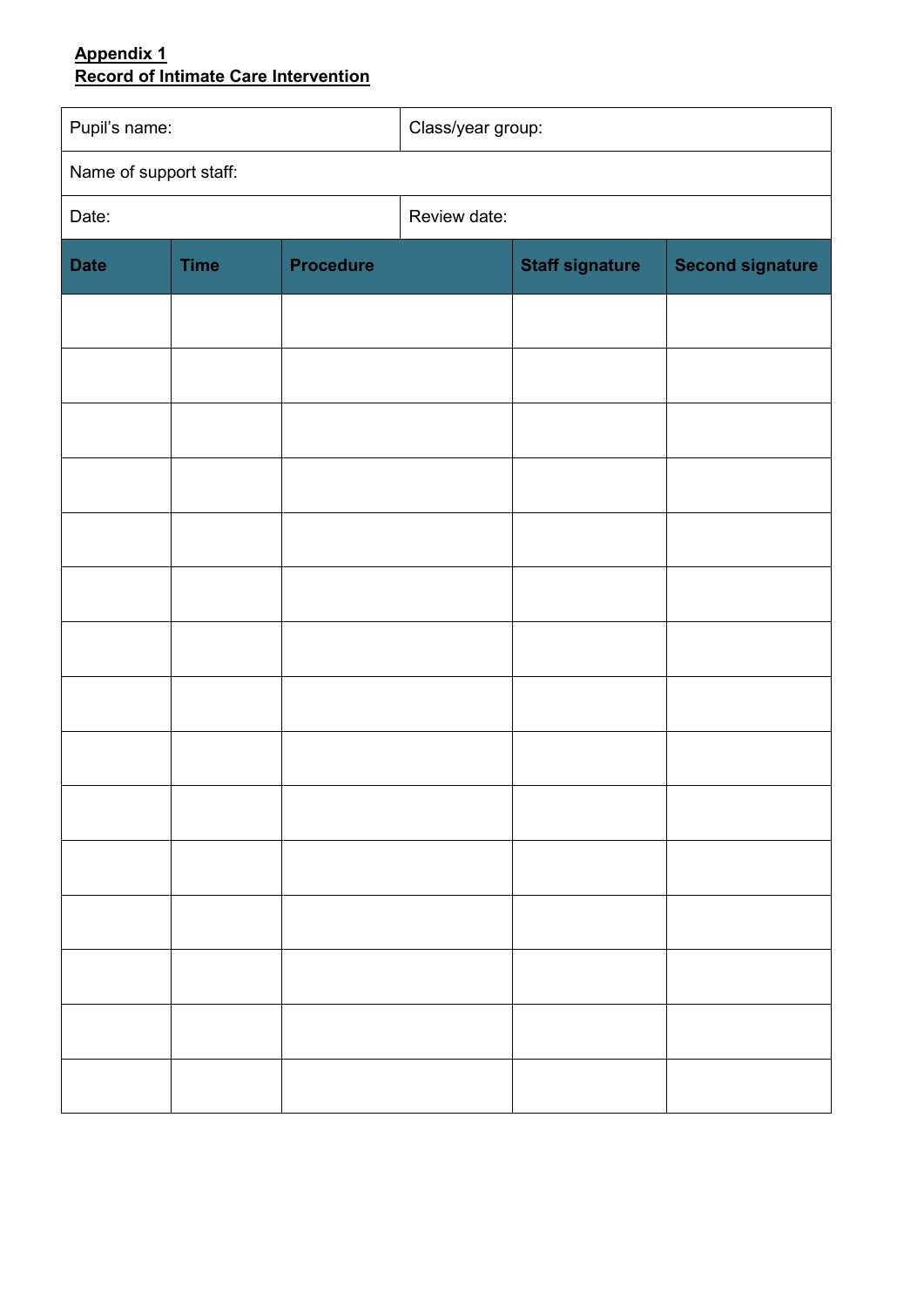#### Anchorsholme Academy Intimate Care Policy

# **Appendix 2 Toilet Management Plan**

| Pupil's name:                                  | Class/year group:           |  |  |  |  |
|------------------------------------------------|-----------------------------|--|--|--|--|
| Name of personal assistant:                    |                             |  |  |  |  |
| Date:                                          | Review date:                |  |  |  |  |
| Area of need                                   |                             |  |  |  |  |
|                                                |                             |  |  |  |  |
|                                                |                             |  |  |  |  |
| <b>Equipment required</b>                      |                             |  |  |  |  |
|                                                |                             |  |  |  |  |
|                                                |                             |  |  |  |  |
| <b>Locations of suitable toilet facilities</b> |                             |  |  |  |  |
|                                                |                             |  |  |  |  |
|                                                |                             |  |  |  |  |
| <b>Support required</b>                        | <b>Frequency of support</b> |  |  |  |  |
|                                                |                             |  |  |  |  |
|                                                |                             |  |  |  |  |
|                                                |                             |  |  |  |  |

# **Working Towards Independence:**

| <b>Pupil will try to</b> | <b>Personal assistant will</b> | <b>Parents will</b> | <b>Target achieved date</b> |
|--------------------------|--------------------------------|---------------------|-----------------------------|
|                          |                                |                     |                             |
|                          |                                |                     |                             |
|                          |                                |                     |                             |
|                          |                                |                     |                             |

| Signed | Parent                    |
|--------|---------------------------|
| Signed | Personal assistant        |
| Signed | Second member of staff    |
| Signed | Pupil (where appropriate) |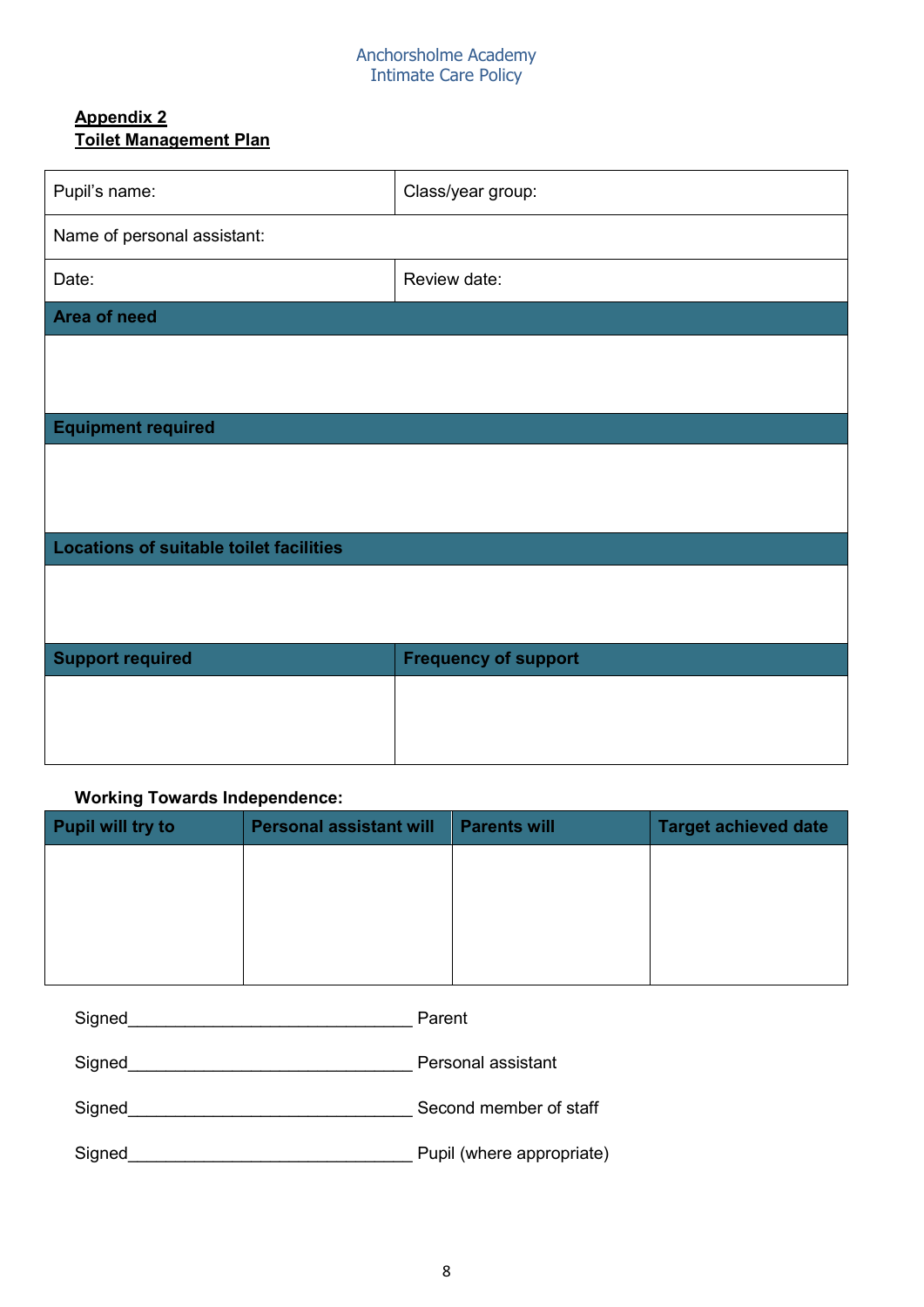#### Anchorsholme Academy Intimate Care Policy

## **Appendix 3 Agreement between Pupil and Personal Assistant**

| Pupil's name:                   | Class/year group: _______ |  |
|---------------------------------|---------------------------|--|
| Name of support staff involved: |                           |  |
| Date:                           | Review date:              |  |

# **Support Staff**

As the personal assistant helping you with intimate care, you can expect me to do the following:

- When I am the identified person, I will stop what I am doing to help you. I will avoid all unnecessary delays.
- When you use our agreed emergency signal, I will stop what I am doing and come and help as soon as is reasonably practicable.
- I will treat you with respect and ensure privacy and dignity at all times.
- I will ask permission before touching you or your clothing.
- I will check that you are as comfortable as possible, both physically and emotionally.
- If I am working with a colleague to help you, I will ensure that we talk in a way that does not embarrass you.
- I will listen carefully if there is something you would like to change about your Intimate Care Plan.

# **Pupil**

As the pupil who requires help with intimate care, you can expect me to do the following:

- I will try, whenever possible, to let you know a few minutes in advance that I am going to need help with intimate care, so that you can make yourself available and be prepared to help me.
- I will try to use the toilet at break time, or at the agreed times.
- I will only use the agreed emergency signal for real emergencies.
- I will tell you if I want you to stay in the room or stay with me in the toilet.
- I will tell you straight away if you are doing anything that makes me feel uncomfortable or embarrassed.
- I may talk to other trusted people about how you help me. They too will let you know what I would like to change.

Signed: Pupil